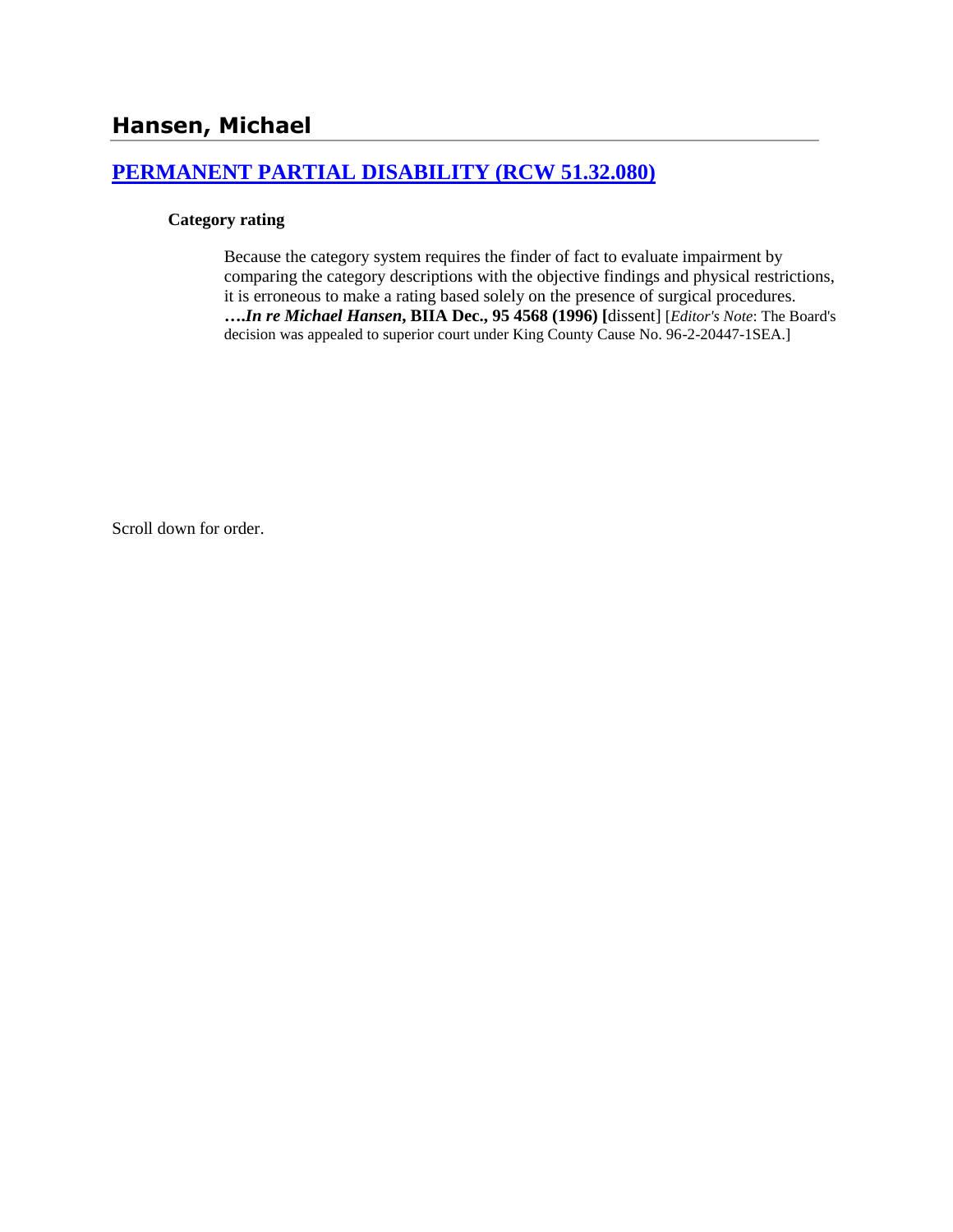# **BEFORE THE BOARD OF INDUSTRIAL INSURANCE APPEALS STATE OF WASHINGTON**

**)**

 **IN RE: MICHAEL A. HANSEN ) DOCKET NO. 95 4568**

**CLAIM NO. T-509018 ) DECISION AND ORDER** 

# **APPEARANCES:**

Claimant, Michael A. Hansen, by Stephen R. Powell

- Self-Insured Employer, The Boeing Company, by Law Office of Gary D. Keehn, per Gary D. Keehn and Amy L. Arvidson
	- Department of Labor and Industries, by The Office of the Attorney General, per W. Stuart Hirschfeld, Assistant

The self-insured employer, The Boeing Company, filed an appeal with the Board of Industrial Insurance Appeals on July 28, 1995, from an order of the Department of Labor and Industries dated May 31, 1995. The order closed the claim with time loss compensation as paid through April 4, 1991, and with a permanent partial disability award for a Category 3 permanent dorso-lumbar and or lumbosacral impairment (WAC 296-20-280), to be paid by the self-insured employer, less the prior permanent partial disability awards paid on this claim. **AFFIRMED.**

## **PROCEDURAL AND EVIDENTIARY MATTERS**

Pursuant to RCW 51.52.104 and RCW 51.52.106, this matter is before the Board for review and decision on a timely Petition for Review filed by the worker to a Proposed Decision and Order issued on March 27, 1996, in which the order of the Department dated May 31, 1995, was reversed and the claim remanded to the Department with directions to set aside the order dated May 31, 1995, and to close the claim with time loss compensation as paid to April 4, 1991, and with an award for permanent partial disability of Category 3, permanent dorso-lumbar and/or lumbosacral impairments, less a Category 3 permanent dorso-lumbar and/or lumbosacral impairments pre-existing.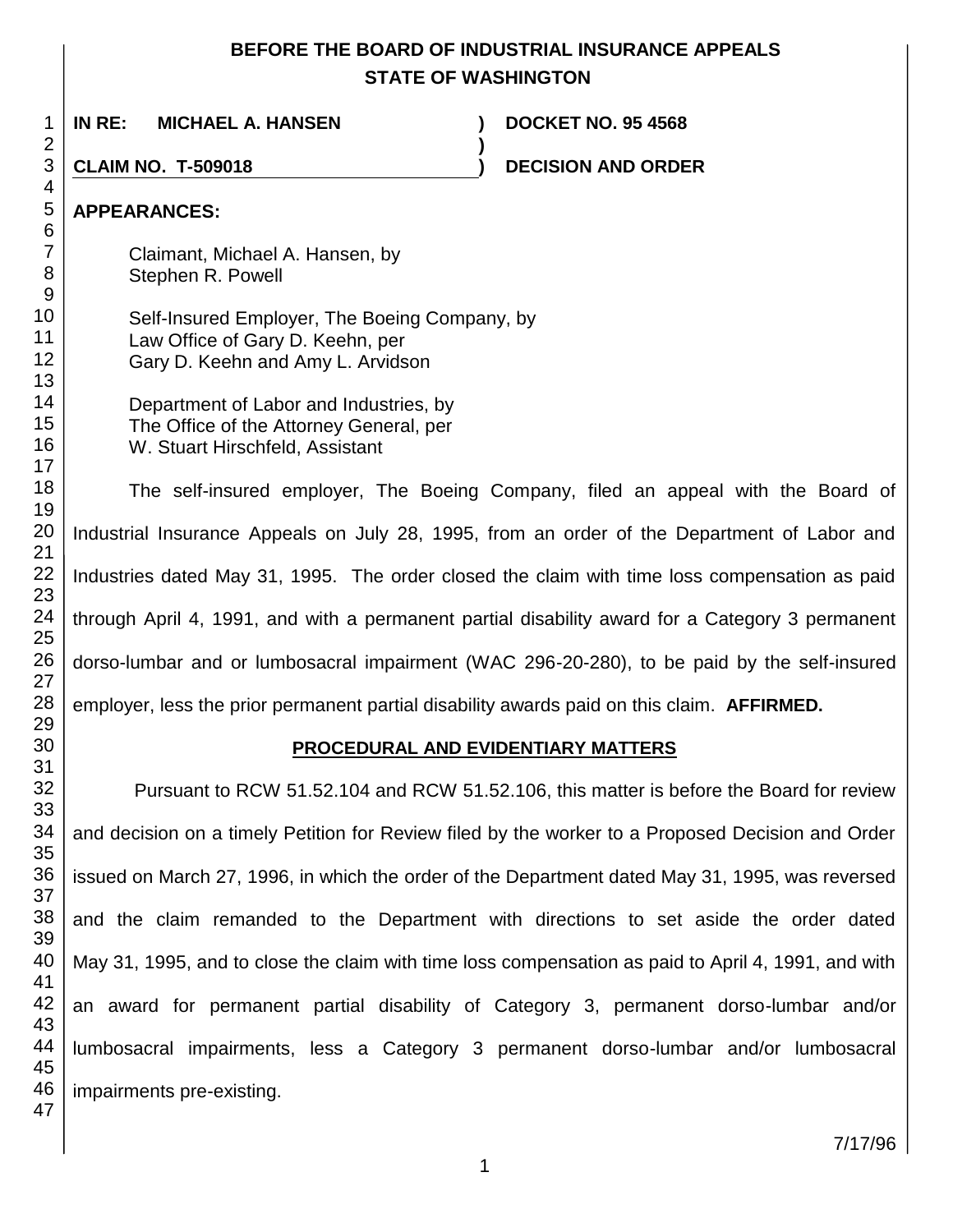The Board has reviewed the evidentiary rulings in the record of proceedings and finds that no prejudicial error was committed and the rulings are affirmed.

## **DECISION**

The Boeing Company, a self-insured employer, has by its appeal challenged the Department's closure of this claim with a permanent partial disability award for a Category 3 low back impairment. Boeing contends that Mr. Hansen had a Category 3 low back impairment that existed prior to the industrial injury of December 17, 1990, and that any permanent partial disability award for the industrial injury should be reduced by the amount of pre-existing permanent partial disability. If this contention is established, The Boeing Company would not have to pay any permanent partial disability award as Mr. Hansen's impairment would be the same before and after the industrial injury covered by this claim, Category 3 of WAC 296-20-280.

The party filing a Notice of Appeal from a Department order takes on the burden of proving the order incorrect. As this appeal was filed by the self-insured employer, RCW 51.52.050 and WAC 263-12-115(2)(a) and (c) charge The Boeing Company with proceeding initially with evidence sufficient to establish a prima facie case for the relief sought. The only witnesses to testify in this matter were presented by the self-insured employer's representative. Both Mr. Hansen and the Department of Labor and Industries rested without presenting any evidence, other than crossexamination of the self-insured employer's witnesses. Resolution of this appeal, therefore, depends on whether the self-insured employer presented a prima facie case that the Department's permanent partial disability award was incorrect, thus shifting the burden to Mr. Hansen to prove by a preponderance of the evidence that the Department order on appeal was correct. *Olympia Brewing Co. v. Department of Labor & Indus.,* 34 Wn.2d 498 (1949); *In re Christine Guttromson*, BIIA Dec., 55,804 (1981).

The self-insured employer has failed to provide a prima facie case supporting its contention that Mr. Hansen's impairment was the same after the industrial injury as it was before. The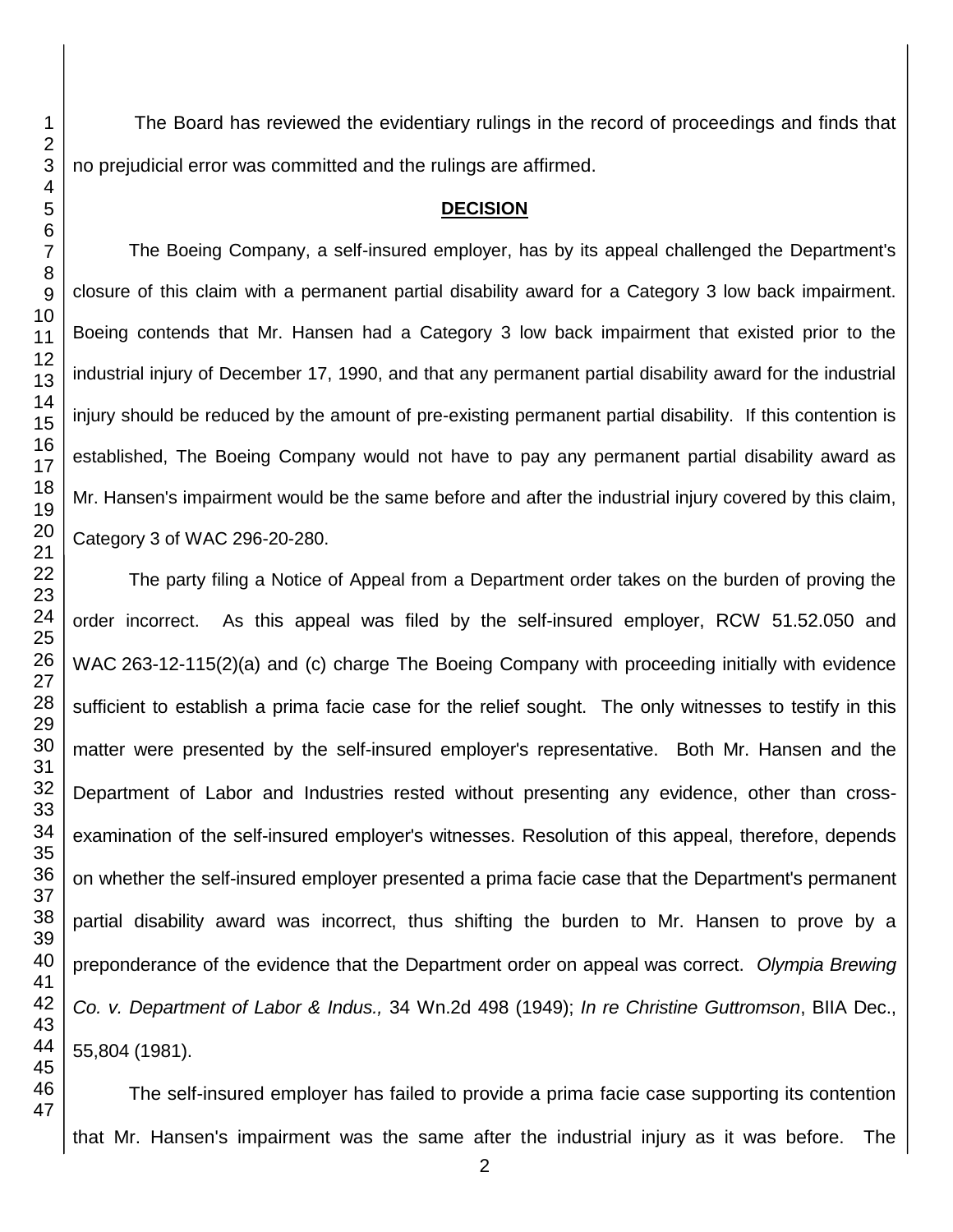Department order, dated May 31, 1995, established Mr. Hansen's level of permanent impairment proximately caused by the industrial injury as falling within Category 3 of WAC 296-20-280. In order to avoid paying the appropriate permanent partial disability award for a Category 3 low back impairment, the self-insured employer had to present medical evidence establishing that there was no increase in impairment due to the industrial injury, or that the impairment caused by the industrial injury should be rated in a lower category. Through the testimony of Dr. Lawrence Murphy, a neurologist and the only medical expert called, the self-insured employer has attempted to establish a prima facie case by showing that Mr. Hansen's low back impairment fell within Category 3, both before and after the industrial injury. If this were the case, Mr. Hansen would not be entitled to a permanent partial disability award.

 Dr. Murphy's testimony was based primarily upon an examination of Mr. Hansen performed on March 21, 1995. Dr. Murphy expressed the opinion that the only objective findings present on examination that would support category ratings for impairment in Mr. Hansen's low back were the laminectomies that had been performed at the L5-S1 and L4-L5 disc spaces. Based on what we believe is an incorrect interpretation of WAC 296-20-280, Dr. Murphy rated Mr. Hansen's permanent impairment as falling within Category 3 before the industrial injury, solely on the basis of the laminectomy performed at the L4-L5 level. He also rated Mr. Hansen's permanent impairment following the industrial injury as being in Category 3, once again, solely on the basis of the laminectomy performed at the L5-S1 level for treatment of the industrial injury. Dr. Murphy was also of the opinion that Mr. Hansen's ongoing low back complaints were related to the natural progression of degenerative disc disease that pre-existed the industrial injury, and that they were not related to the conditions caused by the industrial injury. Thus the exclusive, objective medical finding supporting a Category 3 permanent partial disability award was evidence of the surgeries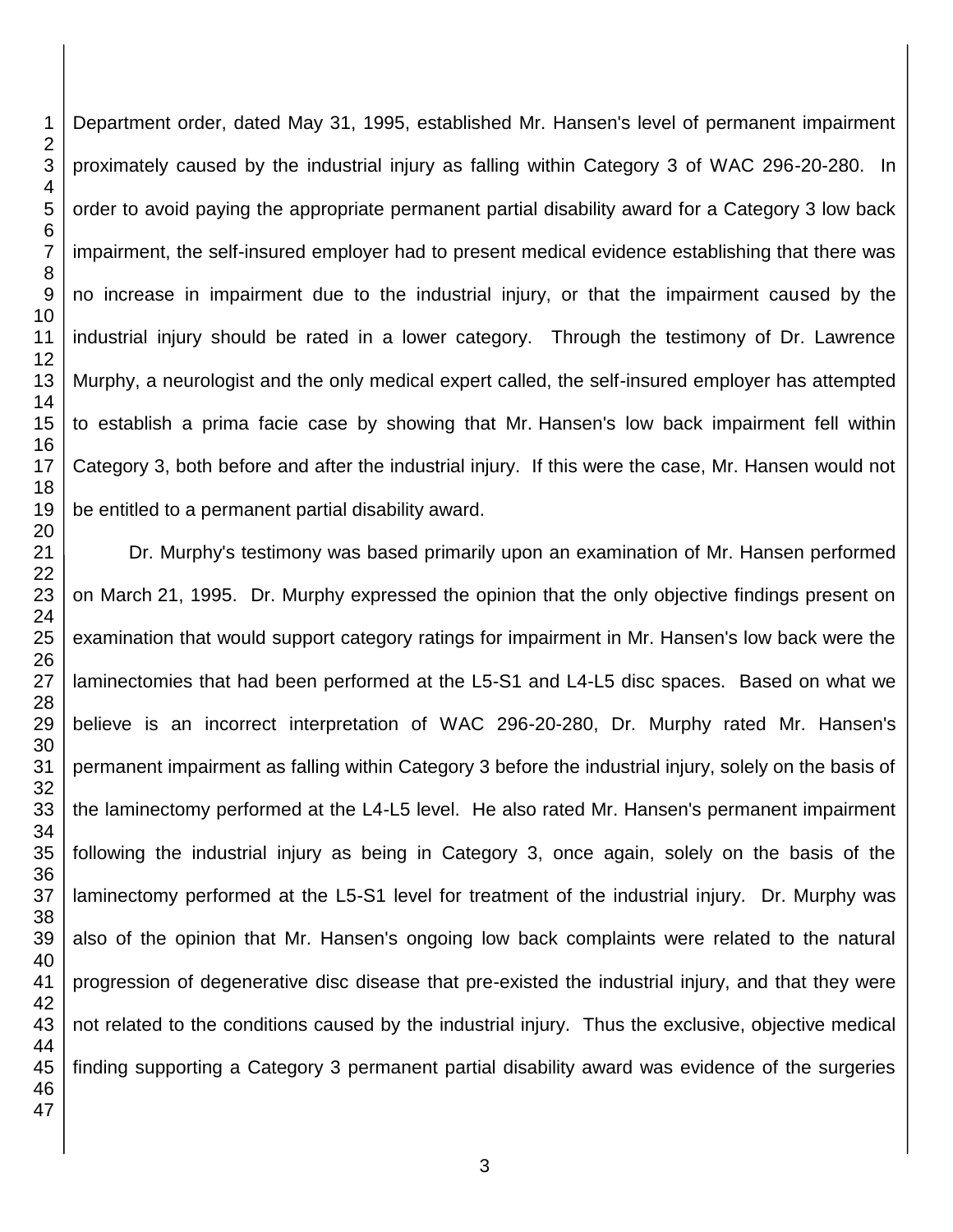| 1                   | performed on Mr. Hansen. Dr. Murphy noted that in spite of a second surgery, there was no other |
|---------------------|-------------------------------------------------------------------------------------------------|
| $\overline{2}$<br>3 | objective medical evidence to support a greater permanent partial disability award.             |
| 4                   |                                                                                                 |
| 5<br>6              | Permanent partial disability awards for the low back are based on categories of impairments     |
| $\overline{7}$      | found in the Washington Administrative Code. The categories of impairment for the low back are, |
| 8                   |                                                                                                 |
| 9                   | as follows:                                                                                     |
| 10                  |                                                                                                 |
| 11                  | (1) No objective clinical findings. Subjective complaints and/or sensory                        |
| 12                  | losses may be present or absent.                                                                |
| 13                  |                                                                                                 |
| 14                  | (2) Mild low back impairment, with mild intermittent objective clinical                         |
| 15                  | findings of such impairment but no significant x-ray findings and no                            |
| 16                  | significant objective motor loss. Subjective complaints and/or sensory                          |
| 17                  | losses may be present.                                                                          |
| 18                  |                                                                                                 |
| 19                  | Mild low back impairment, with mild continuous or moderate<br>(3)                               |
| 20                  | intermittent objective clinical findings of such impairment but without                         |
| 21                  | significant x-ray findings or significant objective motor loss.                                 |
| 22                  | This and subsequent categories include:<br>The presence or                                      |
| 23                  | absence of reflex and/or sensory losses; the presence or absence of                             |
| 24                  | pain locally and/or radiating into an extremity or extremities; the                             |
| 25                  | presence or absence of a laminectomy or discectomy with normally                                |
| 26                  | expected residuals.                                                                             |
| 27                  |                                                                                                 |
| 28                  | Mild low back impairment, with mild continuous or moderate<br>(4)                               |
| 29                  | intermittent objective clinical findings of such impairment, with mild but                      |
| 30                  | significant x-ray findings and with mild but significant motor loss                             |
| 31                  | objectively demonstrated by atrophy and weakness of a specific muscle                           |
| 32                  | or muscle group.                                                                                |
| 33                  | This and subsequent categories include the presence or absence                                  |
| 34                  | of a surgical fusion with normally expected residuals.                                          |
| 35                  |                                                                                                 |
| 36                  | Moderate low back impairment, with moderate continuous or<br>(5)                                |
| 37                  | marked intermittent objective clinical findings of such impairment, with                        |
| 38                  | moderate x-ray findings and with mild but significant motor loss                                |
| 39                  | objectively demonstrated by atrophy and weakness of a specific muscle                           |
| 40                  | or muscle group.                                                                                |
| 41                  |                                                                                                 |
| 42                  | Marked low back impairment, with marked intermittent objective<br>(6)                           |
| 43                  | clinical findings of such impairment, with moderate or marked x-ray                             |
| 44                  | findings and with moderate motor loss objectively demonstrated by                               |
| 45                  | atrophy and weakness of a specific muscle or muscle group.                                      |
| 46                  |                                                                                                 |
| 47                  | Marked low back impairment, with marked continuous objective<br>(7)                             |
|                     | clinical findings of such impairment, with marked x-ray findings and with                       |

4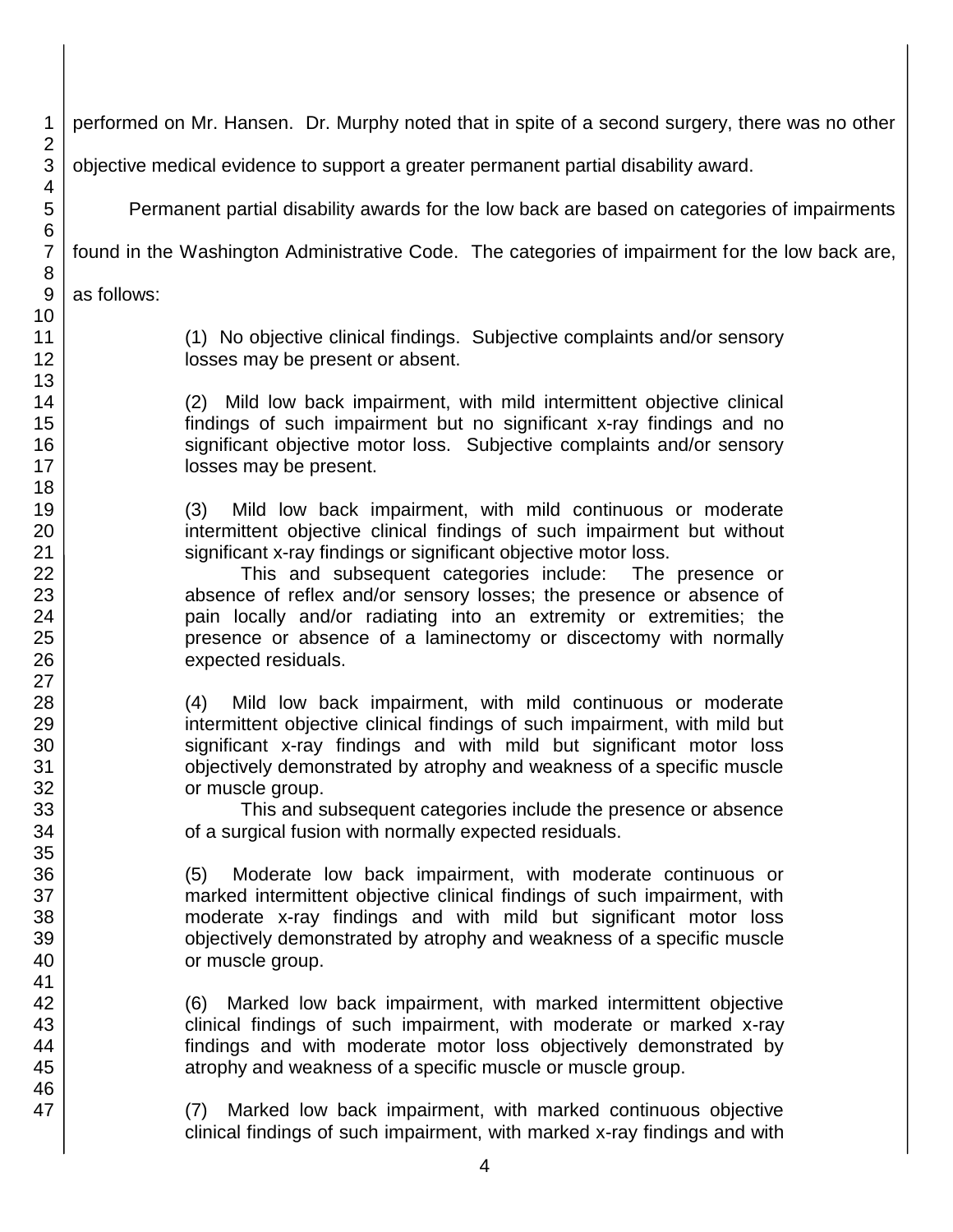marked motor loss objectively demonstrated by marked atrophy and weakness of a specific muscle or muscle group.

(8) Essentially total loss of low back functions, with marked x-ray findings and with marked motor loss objectively demonstrated by marked atrophy and weakness of a muscle group or groups.

WAC 296-20-280. Note that Category 3 provides for a variety of objective findings, including the presence or absence of a laminectomy as being one element to consider in deciding on this level of impairment. It is not necessary to have all of the descriptive clinical findings present before a worker is entitled to a particular category rating. Similarly, a worked is not entitled to a particular category rating simply because one element of a particular category is present on clinical examination. Instead, the category selected by the physician is based on a "best fit" determination as to which category most accurately represents the worker's impairment in the doctor's judgment.

This is consistent with rules set forth to utilize the category rating scheme. WAC 296-20-220(f),

provides:

The method of evaluating impairment levels is by selection of the appropriate level of impairment. These descriptive levels are called "categories." Assessments of the level of impairment are to be made by comparing the condition of the injured workman with the conditions described in the categories and selecting the most appropriate category.

The "most appropriate" category may be a category that includes some, but not all, of the clinical descriptive elements of that category.

In attempting to meet its burden to present a prima facie case, Boeing has relied on medical testimony that is based upon an incorrect interpretation of WAC 296-20-280. We do not believe that, **standing alone**, the presence or absence of a laminectomy justifies placement of low back impairment in a particular category. The presence or absence of a laminectomy is simply one of the factors to be considered in determining the category that most accurately describes a worker's condition. In expressing his opinion, Dr. Murphy has stated clearly and unequivocally that the only factor he relied upon in rating Mr. Hansen's low back impairment was the existence of the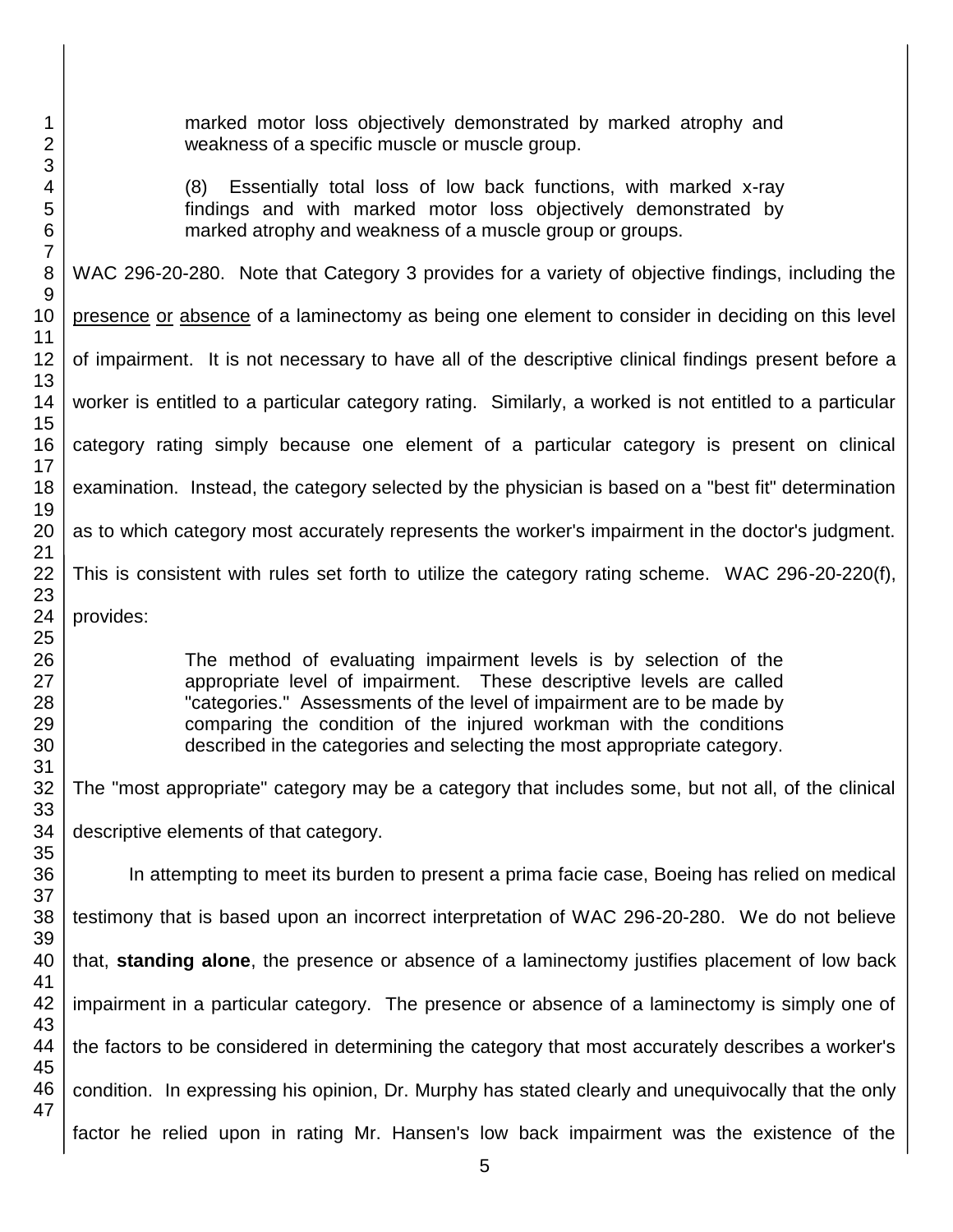1 2 3 4 5 6 7 8 9 10 11 12 13 14 15 16 17 18 19 20 21 22 23 24 25 26 27 28 29 30 31 32 33 34 35 36 37 38 39 40 41 42 43 44 45 46 47 laminectomies. This is set forth in an exchange between Dr. Murphy and Boeing's attorney during a deposition. Asked to rate Mr. Hansen's impairment under WAC 296-20-280, Dr. Murphy stated that it falls in Category 3. In explanation of his rating, Dr. Murphy testified: Certainly. The WAC guidelines and their category rating state specifically under Category 3 that, quote, this and subsequent categories include the presence or absence of reflex and/or sensory losses; the presence or absence of pain locally and/or radiating into an extremity or extremities; the presence or absence of a laminectomy or diskectomy with normally expect [sic] residuals. Q And can you describe how that applies to Mr. Hansen? A Well, I think it sort of perfectly characterizes his condition at the time that I examined him. Namely, he had no evidence of any reflex or sensory loss. He did complain of some pain locally. Q Meaning locally in the low back? A In the low back, that is correct. And had, in fact, had a laminectomy and diskectomy. Q Did Mr. Hansen have any significant motor loss demonstrated by atrophy and weakness of a specific muscle or muscle group as required for a Category 4 rating? A No, he did not. Q Did you -- did he have significant x-ray findings? Or did he have significant x-ray findings in your opinion? **. . . .** A Well, I would say that he had the changes compatible with his surgery, but had no other significant x-ray findings. Q When you are using the term x-ray, what do you understand that to mean? A Radiographic studies including not only plain x-rays but also CAT scans, myelograms, and MRI's. Q Had you had radiographic information for your review as part of the medical history and chart notes that you saw? A Yes.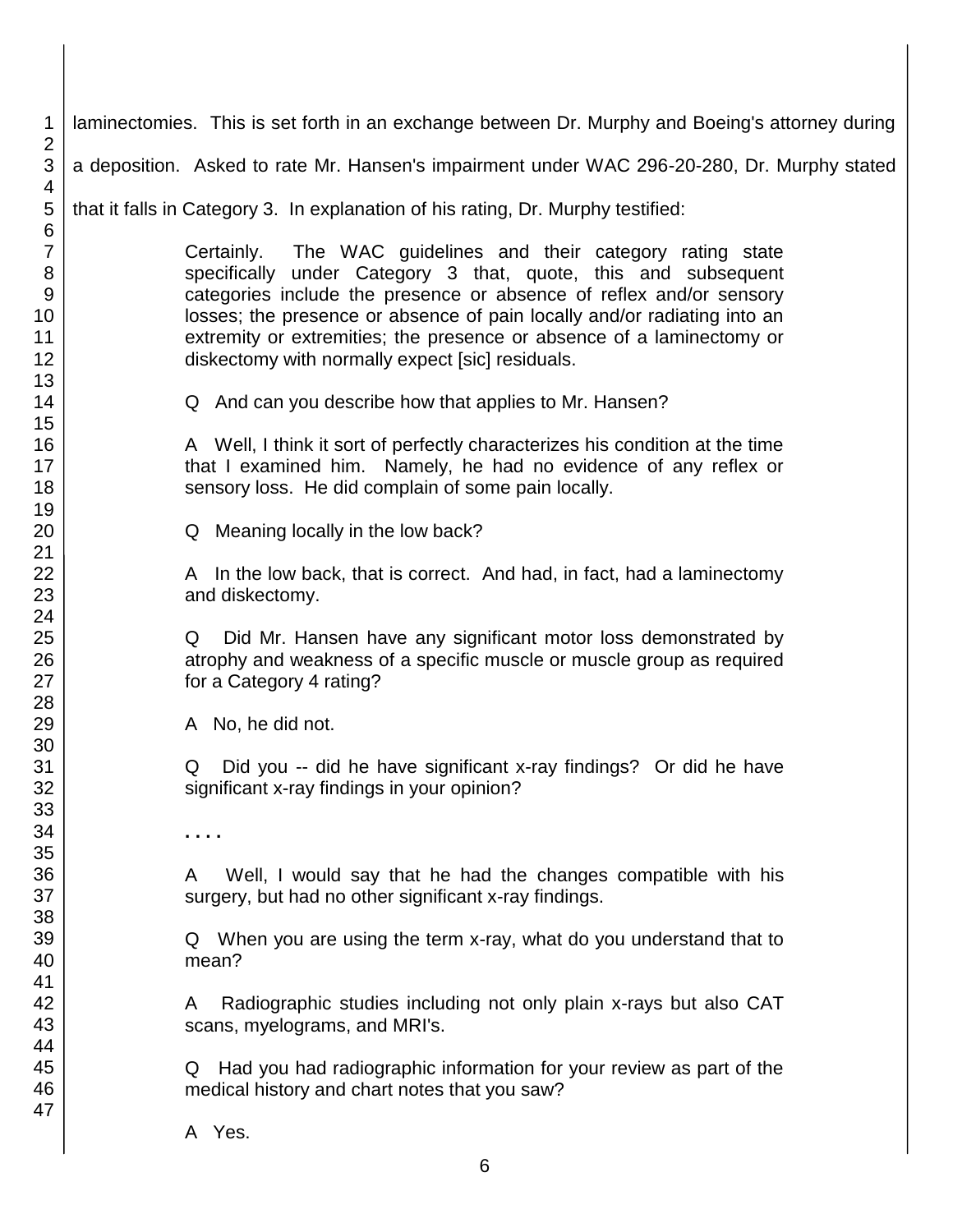Q Did Mr. Hansen have any significant objective motor loss when you saw him?

A No.

Q In your opinion, did he have any objective clinical findings of impairment?

A No.

Q What was the -- did you form an opinion about whether Mr. Hansen had any permanent impairment in his low back prior to the December 17, 1990 industrial injury?

A Yes.

**. . . .**

Q What was that opinion?

A That he had permanent impairment of his lumbar spine best categorized as Category 3 impairment following Washington Administrative Code Guideline 296-20-280.

Q And what was the basis of your opinion?

A That he had prior lumbar laminectomy and diskectomy?

Q Are you referring to the 1986 surgery?

A Yes, that is correct.

Q The claimant told you that he had not had subjective difficulties following his 1986 injury; is that correct?

A That is correct.

Q Okay. If that were true, would that affect your opinion about whether he had permanent impairment due to the 1986 injury?

A No.

Q Why not?

A Primarily because the laminectomy and diskectomy that he had at L4-5 makes him a Category 3, period.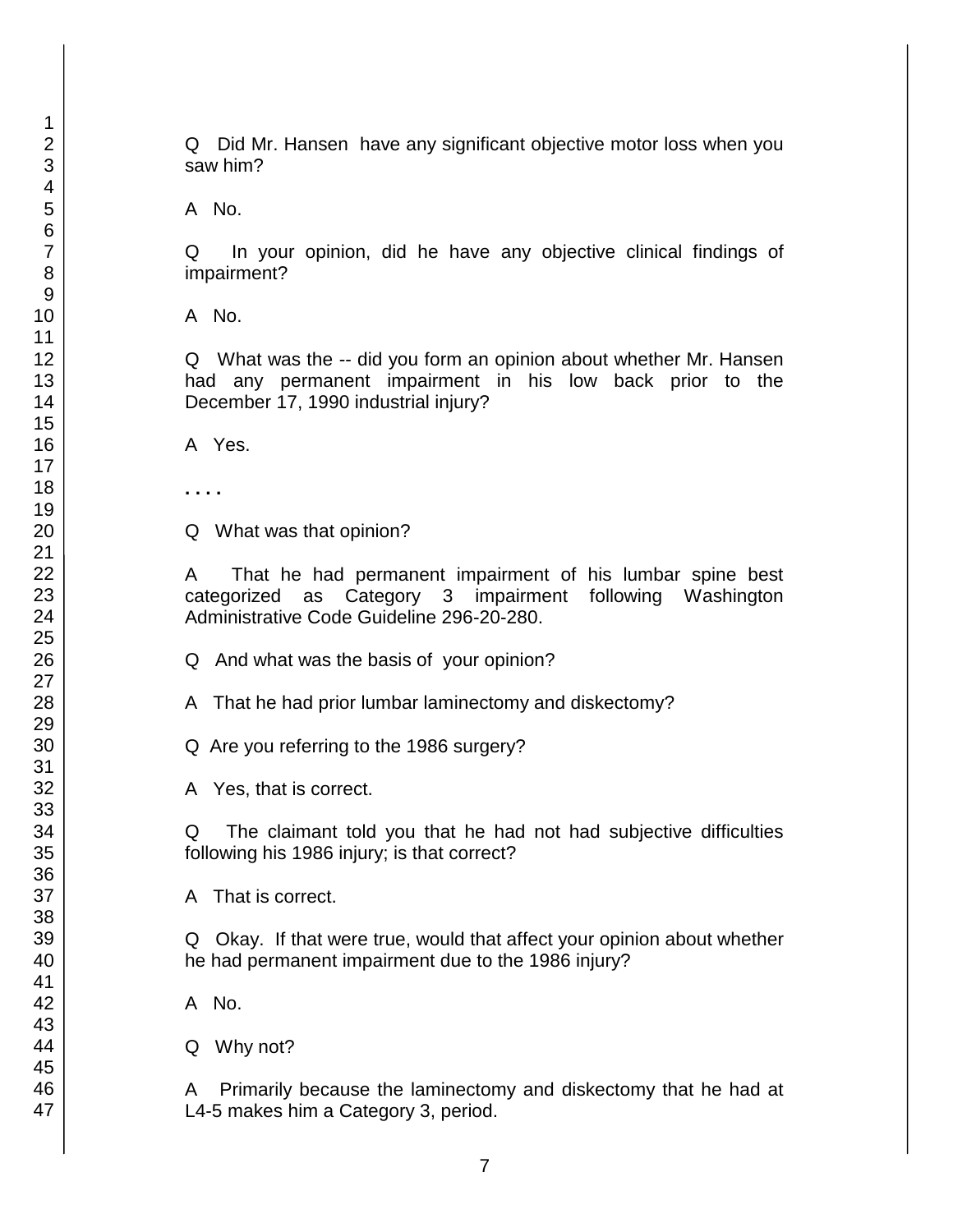Murphy Dep. at 25-28.

Considering only that factual information contained in Dr. Murphy's testimony, we find no basis for any rating under the category system, either before or after the industrial injury. In making findings of fact, we can arrive at category ratings based on the medical testimony provided in the record. We have consistently held that, as finders of fact we can evaluate impairment under the category system by comparing the objective findings to the descriptions contained in the individual categories in order to find the most accurate fit. *In re Donald Woody*, BIIA Dec., 85 1995 (1987); *In re Linda Donnelly*, BIIA Dec., 54,669 (1981). More specifically, *In re Catherine Schmidt*, BIIA Dec., 57,001 (1981) we held that the appropriate category of permanent impairment could be determined even in the absence of medical testimony rating permanent partial disability. This determination would be based upon a comparison of the appropriate category descriptions with the medical evidence of the workers physical restrictions and findings. In this instance, however, the selfinsured employer has failed to provide sufficient medical testimony to serve as the basis for a category rating of Mr. Hansen's low back impairment either before or after the industrial injury.

 We would digress here to note that we understand that Dr. Murphy's conclusions may be based on a common misconception about the application of the category system. Frequently, when an individual has a laminectomy there may be residual clinical, *objective*, findings which, together with the laminectomy, would be sufficient to support a Category 3 award. It is perhaps a short step to simply conclude that the presence of a laminectomy warrants, automatically, a Category 3 award. This is not the wording of the Department's rules as expressed in the Washington Administrative Code, nor does such an assumption make sense in the logical and fair administration of the industrial insurance system. Disability includes concepts of impairment and loss of function. Where a surgical intervention succeeds in repairing a medical condition, resulting in a reduction of impairment and little or no loss of function, it would make no sense to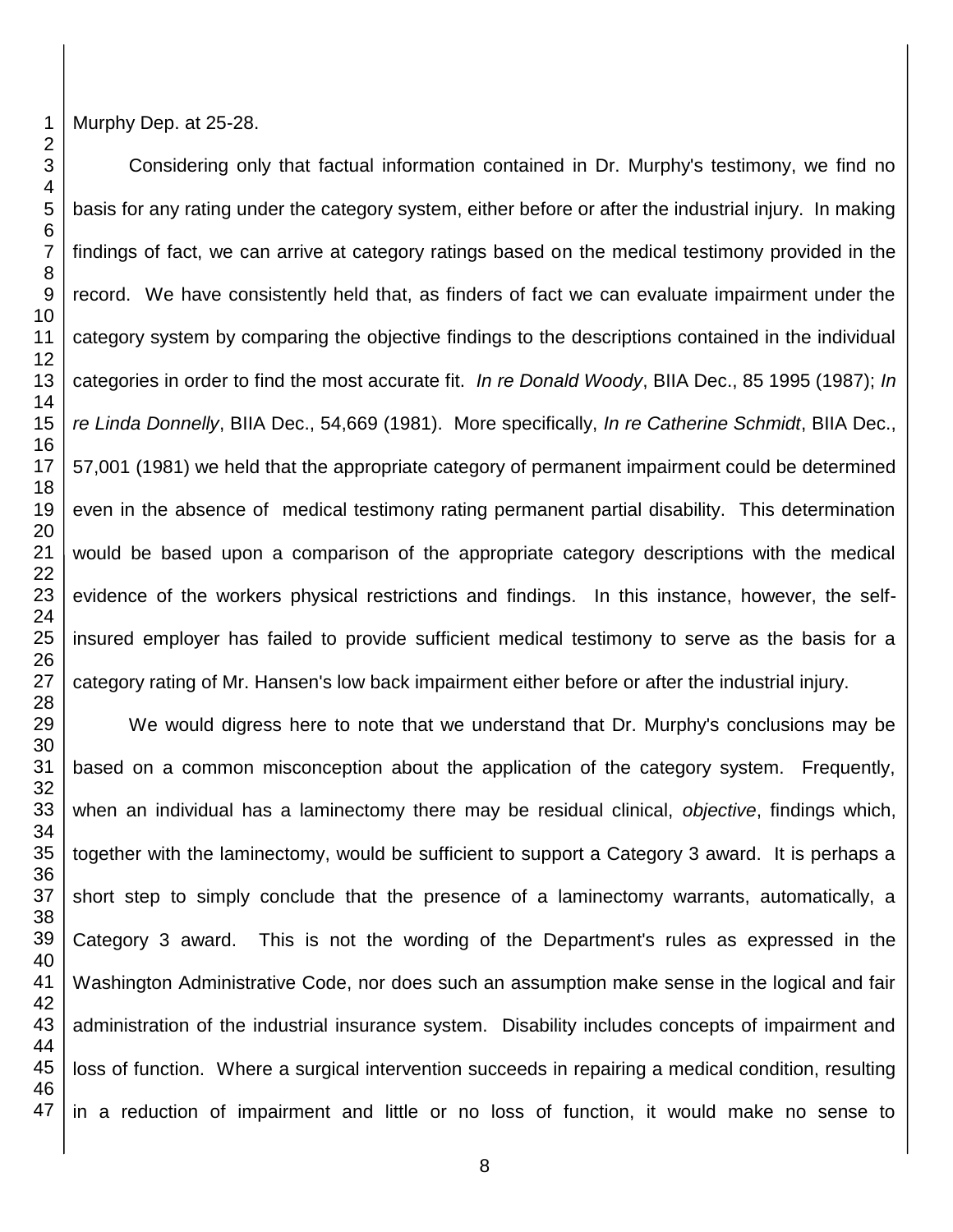automatically award a Category 3, or any other category, simply because the worker underwent surgery.

We believe that Dr. Murphy's opinions regarding a Category 3 (due solely to the existence of two surgical procedures), is based on the erroneous assumption that a worker is entitled to a Category 3 for simply having undergone the surgery. As we have stated, this is erroneous. Therefore, there is insufficient medical evidence in this record, based on the balance of Dr. Murphy's testimony, to conclude that Mr. Hansen had any permanent partial disability, either before or after the industrial injury. Indeed, Dr. Murphy's conclusion as to the existence of a permanent impairment runs as cross-purposes with his clinical findings that do not support any impairment. It is for this reason the self-insured employer has failed to make a prima facie case.

Consideration of the Proposed Decision and Order, the Petition for Review filed thereto on behalf of the claimant, Michael Hansen, the Self-Insured Employer's Response to Petition for Review, and a careful review of the entire record before us, leads us to the conclusion that the selfinsured employer has failed to meet its burden to present a prima facie case as required by RCW 51.52.050 and WAC 263-12-115(2)(a) and (c), and that the Department order dated May 31, 1995, must be affirmed.

## **FINDINGS OF FACT**

1. On February 21, 1991, an application for benefits was received alleging an injury to the low back and left leg incurred by Michael A. Hansen in the course of his employment with The Boeing Company on December 17, 1990. On March 20, 1991, the claim was denied. On July 10, 1992, following a timely protest and request for reconsideration filed by the claimant, the March 20, 1991 order was affirmed. On February 3, 1993, the Board of Industrial Insurance Appeals affirmed the July 10, 1992 order. On April 5, 1993, the Board denied claimant's Petition for Review. On January 25, 1994, the King County Superior Court reversed the April 5, 1993 Board order and remanded the claim to the Department of Labor and Industries with directions to accept the claim and provide benefits to the claimant. On September 23, 1994, the Department closed the claim with time loss compensation as paid to April 4, 1991, and paid an award for permanent partial disability of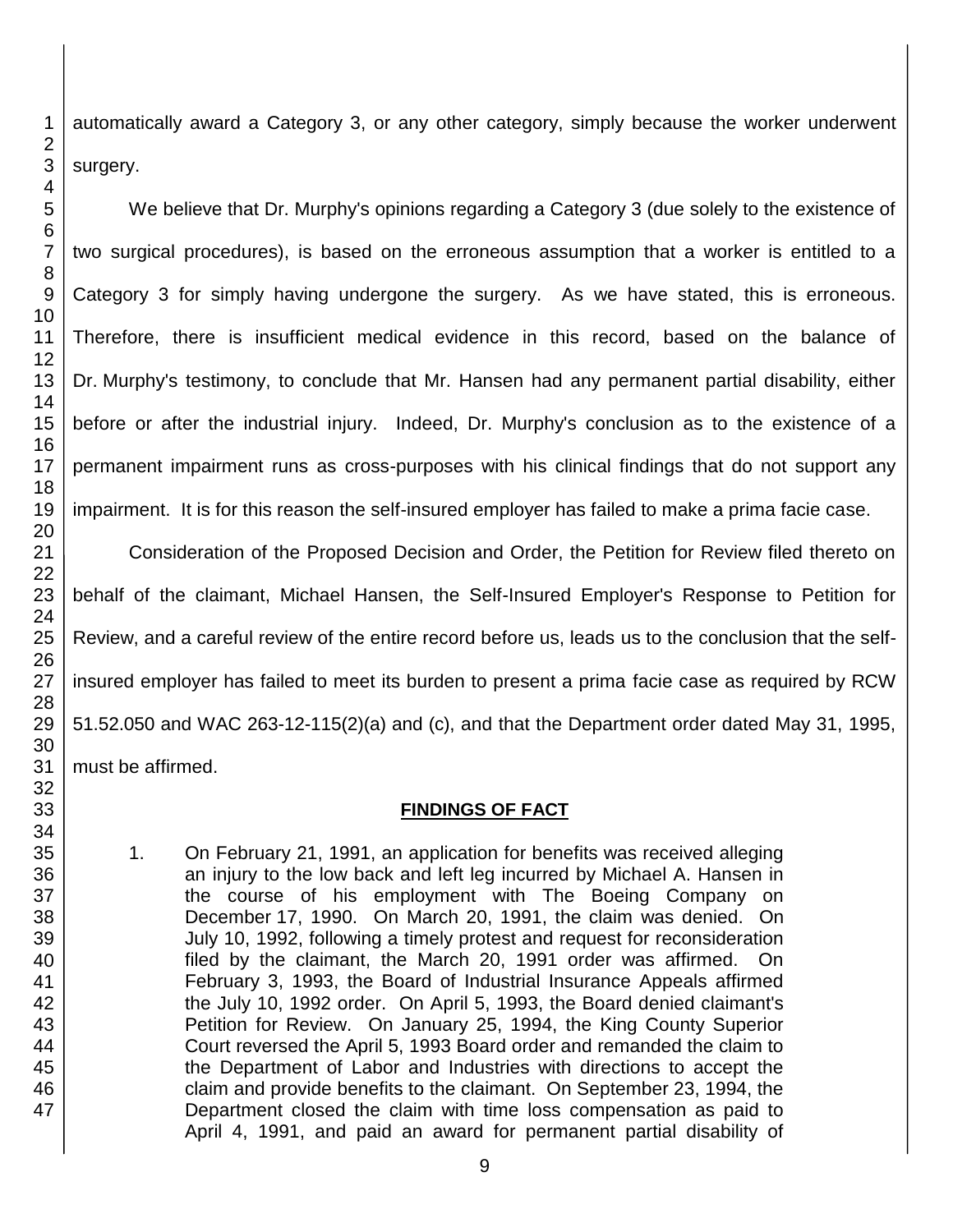Category 3 low back impairments, less Category 2, pre-existing. On May 31, 1995, following a timely protest and request for reconsideration filed by the claimant, the September 23, 1994 order was canceled and the claim was closed with time loss compensation as paid through April 4, 1991, and paid an award for permanent partial disability of Category 3 permanent dorso-lumbar and/or lumbosacral impairments, less prior permanent partial disability paid. On July 28, 1995, the selfinsured employer filed an appeal from the Department order dated May 31, 1995. On August 23, 1995, the Board granted the appeal and assigned it Docket No. 95 4568.

- 2. On December 17, 1990, Michael A. Hansen injured his low back while working as a chrome plater for The Boeing Company.
- 3. As a result of the December 17, 1990 industrial injury to his back, Michael A. Hansen suffered a herniated disc at the L5/S1 level and underwent a laminectomy and diskectomy to repair the disc herniation.
- 4. On October 24, 1986, Michael A. Hansen underwent a laminectomy diskectomy to surgically repair a herniated disc at the L4/5 level that was the result of an injury to his low back suffered by Mr. Hansen while repairing his automobile.
- 5. As of May 31, 1995, Michael A. Hansen's condition proximately caused by the industrial injury of December 17, 1990, was fixed and no longer in need of treatment.
- 6. There is insufficient evidence to determine the level of Michael A. Hansen's permanent impairments attributable to the injury of October 24, 1986, and to the industrial injury of December 17, 1990, as impairment is rated under the categories for rating permanent dorsolumbar and/or lumbosacral impairments, WAC 296-20-280.

# **CONCLUSIONS OF LAW**

- 1. The Board of Industrial Insurance Appeals has jurisdiction over the parties and subject matter of this appeal.
- 2. The order of the Department of Labor and Industries dated May 31, 1995, that canceled a September 23, 1994 order and closed the claim with time loss compensation as paid through April 4, 1991, and with an award for permanent partial disability of Category 3 permanent dorsolumbar and/or lumbosacral impairments, less prior permanent partial disability paid, is correct and is affirmed.

## It is so **ORDERED.**

Dated this 17th day of July, 1996**.**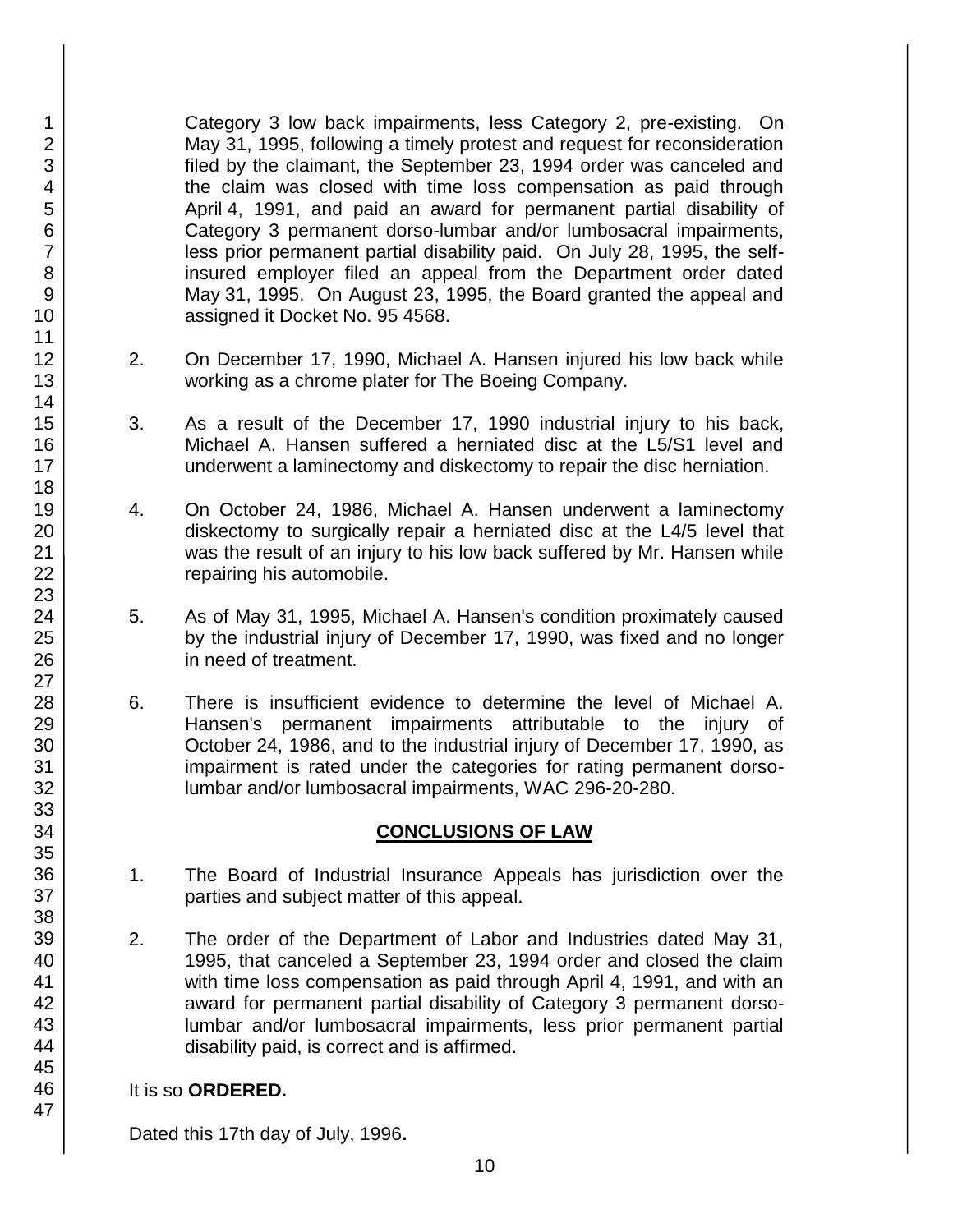## BOARD OF INDUSTRIAL INSURANCE APPEALS

/s/\_\_\_\_\_\_\_\_\_\_\_\_\_\_\_\_\_\_\_\_\_\_\_\_\_\_\_\_\_\_\_\_\_\_\_\_\_\_\_\_ S. FREDERICK FELLER Chairperson

/s/\_\_\_\_\_\_\_\_\_\_\_\_\_\_\_\_\_\_\_\_\_\_\_\_\_\_\_\_\_\_\_\_\_\_\_\_\_\_\_\_ FRANK E. FENNERTY, JR. Member

## **DISSENT**

The claimant's Petition for Review should be denied. The Proposed Decision and Order result is correct and should not be disturbed. Our industrial appeals judge, based on the evidence in this record, reversed the Department order that closed Mr. Hansen's claim with an award for permanent partial disability of Category 3. I agree with the Proposed Decision and Order's result, but for different reasons.

The issue is extent of Mr. Hansen's recovery from the back condition that resulted from the industrial injury and what permanent partial disability award, if any, appropriately reflects that recovery. The issue has been clouded by the majority factual analysis, which fails to give any weight to the only medical evidence in the record, the testimony of Dr. Murphy. Dr. Murphy's opinion is clear regarding Mr. Hansen's recovery from this injury and the previous back injury. Dr. Murphy's opinion on recovery is unequivocal, and stands unrebutted in this record. Mr. Hansen recovered from both injuries without objective medical residuals. His recovery from both injuries was the result of the treatment he received, which in both injuries included surgical procedures, known in medicine as laminectomy. Dr. Murphy, based on his examination of Mr. Hansen and expert interpretation of his medical history, determined that the only objective finding residual to both back injuries is the presence of evidence of surgery. There is no provision in the category